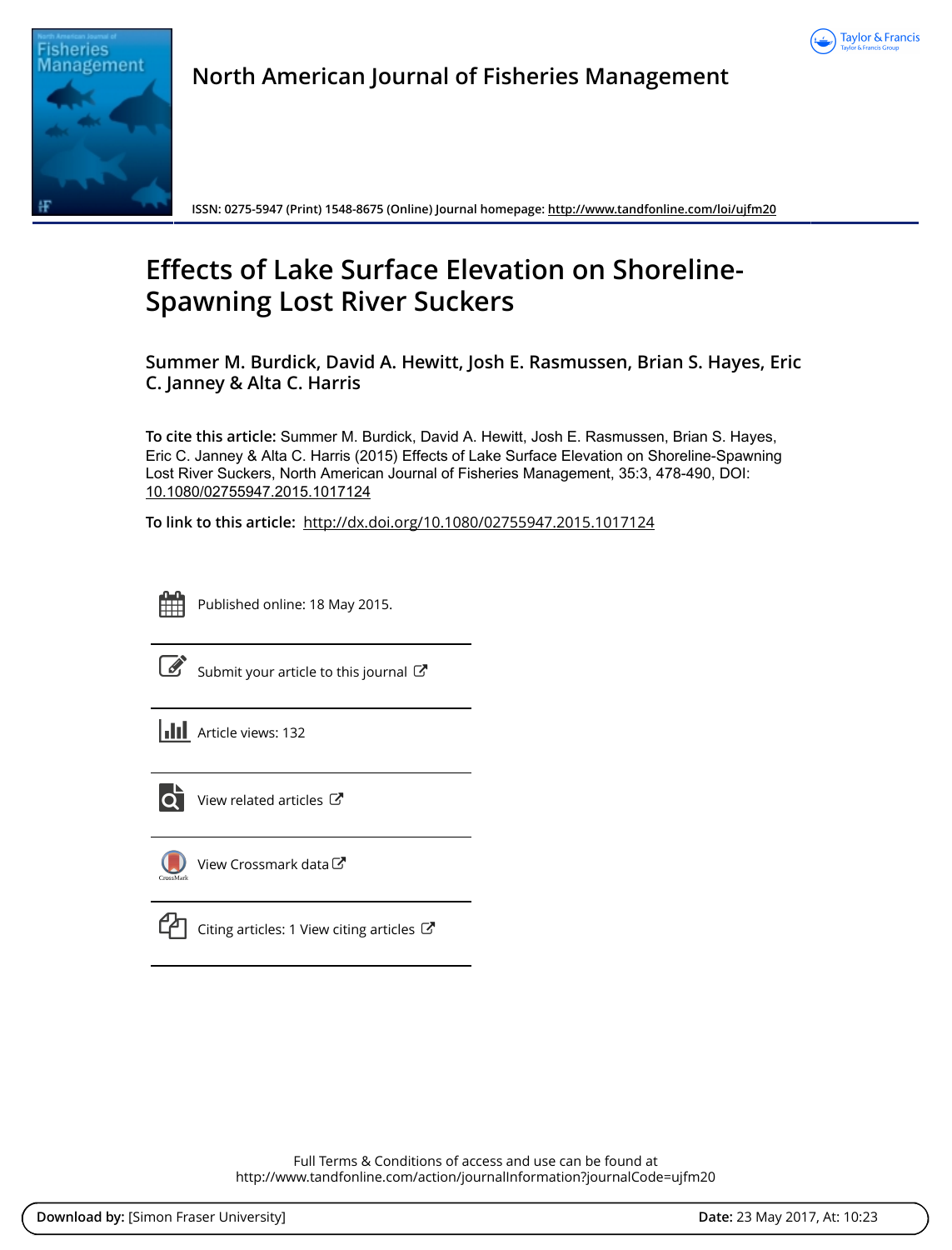North American Journal of Fisheries Management 35:478–490, 2015 American Fisheries Society 2015 ISSN: 0275-5947 print / 1548-8675 online DOI: 10.1080/02755947.2015.1017124

# ARTICLE

# Effects of Lake Surface Elevation on Shoreline-Spawning Lost River Suckers

# Summer M. Burdick\* and David A. Hewitt

U.S. Geological Survey, Western Fisheries Research Center, Klamath Falls Field Station, 2795 Anderson Avenue Suite 106, Klamath Falls, Oregon 97603, USA

## Josh E. Rasmussen

U.S. Fish and Wildlife Service, Klamath Falls Fish and Wildlife Office, 1936 California Avenue, Klamath Falls, Oregon 97601, USA

# Brian S. Hayes, Eric C. Janney, and Alta C. Harris

U.S. Geological Survey, Western Fisheries Research Center, Klamath Falls Field Station, 2795 Anderson Avenue Suite 106, Klamath Falls, Oregon 97603, USA

#### **A**bstract

We analyzed remote detection data from PIT-tagged Lost River Suckers Deltistes luxatus at four shoreline spawning areas in Upper Klamath Lake, Oregon, to determine whether spawning of this endangered species was affected by low water levels. Our investigation was motivated by the observation that the surface elevation of the lake during the 2010 spawning season was the lowest in 38 years. Irrigation withdrawals in 2009 that were not replenished by subsequent winter–spring inflows caused a reduction in available shoreline spawning habitat in 2010. We compared metrics of skipped spawning, movement among spawning areas, and spawning duration across 8 years (2006–2013) that had contrasting spring water levels. Some aspects of sucker spawning were similar in all years, including few individuals straying from the shoreline areas to spawning locations in lake tributaries and consistent effects of increasing water temperatures on the accumulation of fish at the spawning areas. During the extreme low water year of 2010, 14% fewer female and 8% fewer male suckers joined the shoreline spawning aggregation than in the other years. Both males and females visited fewer spawning areas within Upper Klamath Lake in 2010 than in other years, and the median duration at spawning areas in 2010 was at least 36% shorter for females and 20% shorter for males relative to other years. Given the imperiled status of the species and the declining abundance of the population in Upper Klamath Lake, any reduction in spawning success and egg production could negatively impact recovery efforts. Our results indicate that lake surface elevations above 1,262.3–1,262.5 m would be unlikely to limit the number of spawning fish and overall egg production.

Management of reservoirs in the arid western USA balances human water use with the ecological needs of sensitive aquatic species. High demand and low supply of water in this region necessitate tight water budgets. In fact, in many parts of the western USA available water supply is fully appropriated for human use (Anderson and Woosley 2005). Climate change adds to the complexity of water allocation in arid climates by reducing snow pack, causing earlier runoff, and reducing water storage capabilities (Kooperman et al. 2009). Concerns over water allocation are of particular importance for fishes in arid portions of the western USA where endemism is common and many populations of freshwater fishes are declining (Chapin et al. 2001). As such, there is a critical need in this region to understand the minimum amount of water required to sustain sensitive species and essential ecological functions (Anderson and Woosley 2005). Reduced lake or

<sup>\*</sup>Corresponding author: sburdick@usgs.gov

Received May 16, 2014; accepted January 29, 2015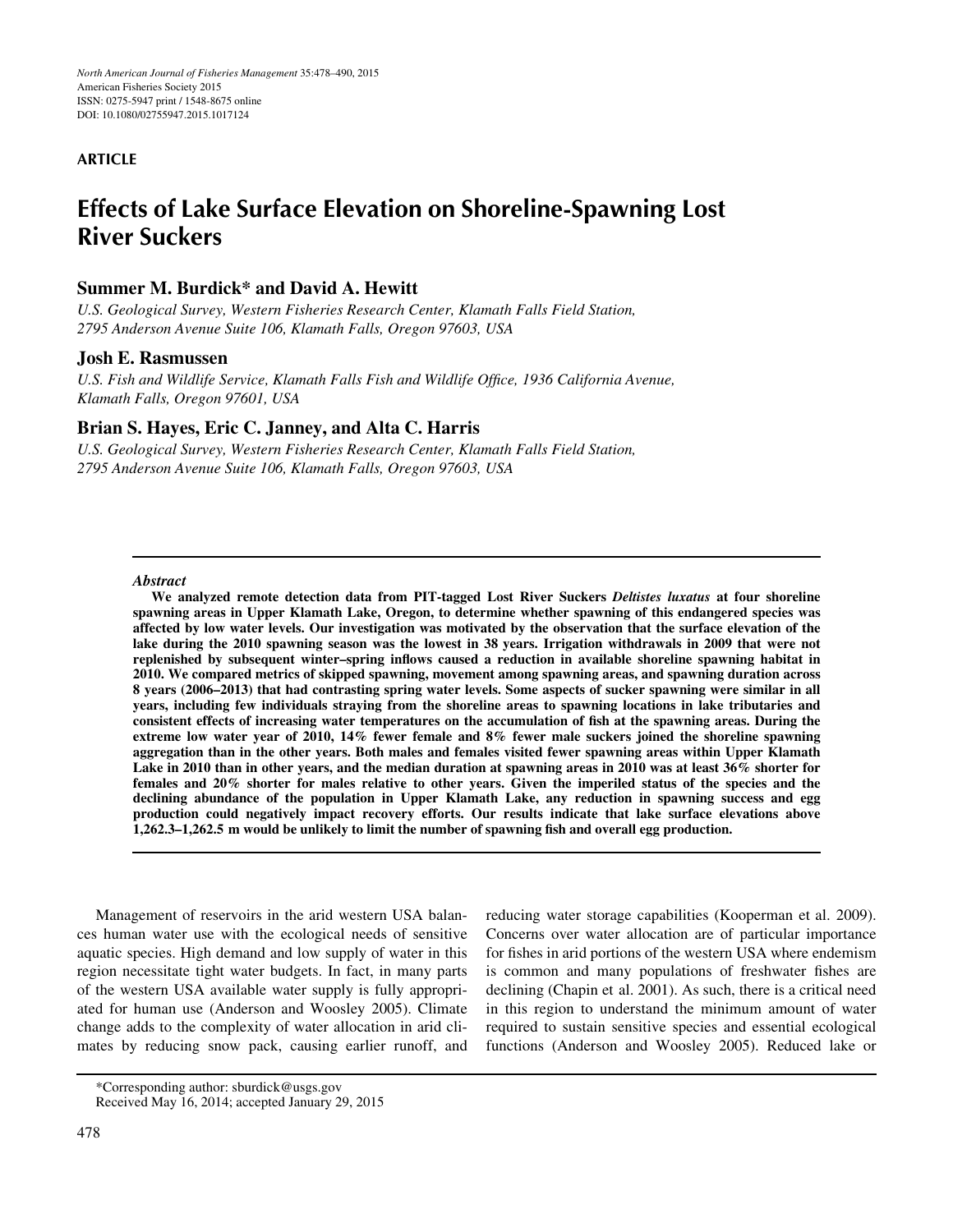reservoir surface elevations can reduce spawning habitat, rearing habitat, and water quality.

Upper Klamath Lake, Oregon, is managed to provide irrigation water to agricultural lands in the Upper Klamath Basin as part of the federally operated Klamath Project, with consideration for species listed under the U.S. Endangered Species Act (USFWS 1988). The average depth of the lake is 2.7 m and the lake surface elevation varies within a range of about 1.5 m. The gradual slope of the littoral zone near the shoreline causes the surface area to be very sensitive to changes in lake surface elevation (NRC 2004). Irrigation withdrawals combined with evaporation and downstream flow can lead to depleted water supplies within the irrigation season and in the following year if subsequent winter and spring inputs are below average. For example, water used in the summer of 2000 was not replenished by winter and spring precipitation causing lower-than-average lake surface elevation during 2001. As a result, separate Biological Opinions issued by the U.S. Fish and Wildlife Service and the National Marine Fisheries Service recommended that the U.S. Bureau of Reclamation maintain minimum lake surface elevations for endangered Lost River Suckers Deltistes luxatus and Shortnose

Suckers Chasmistes brevirostris and minimum downstream flows in the Klamath River for threatened Coho Salmon Oncorhynchus kisutch (USFWS 2008; NMFS 2010). To meet these obligations, the U.S. Bureau of Reclamation curtailed water deliveries to irrigators, resulting in substantial agricultural and economic losses. In a follow-up report, the National Research Council concluded that the sucker Biological Opinion contained insufficient evidence to support minimum lake surface elevation requirements (NRC 2004). Water withdrawals in 2009 were again greater than the recharge that occurred in the subsequent winter and spring, resulting in lake surface elevations in the spring of 2010 that were the lowest in the last 38 years. The 38-year average lake surface elevation for Upper Klamath Lake for dates between March 1 and June 1 is 1,262.6 m above mean sea level, whereas the average for the same time period in 2010 was 1,262.1 m (USGS 2014; Figure 1).

Lost River Suckers are an obligate lake-dwelling fish (family Catostomidae) endemic to the Upper Klamath Basin of southern Oregon and northern California (Scoppettone and Vinyard 1991). These fish, like other lake suckers in the western USA, are negatively affected by water diversions,



FIGURE 1. Upper Klamath Lake surface elevation at U.S. Geological Survey station 11507001 (shown in Figure 2). Elevations are in meters above mean sea level in the U.S. Bureau of Reclamation datum.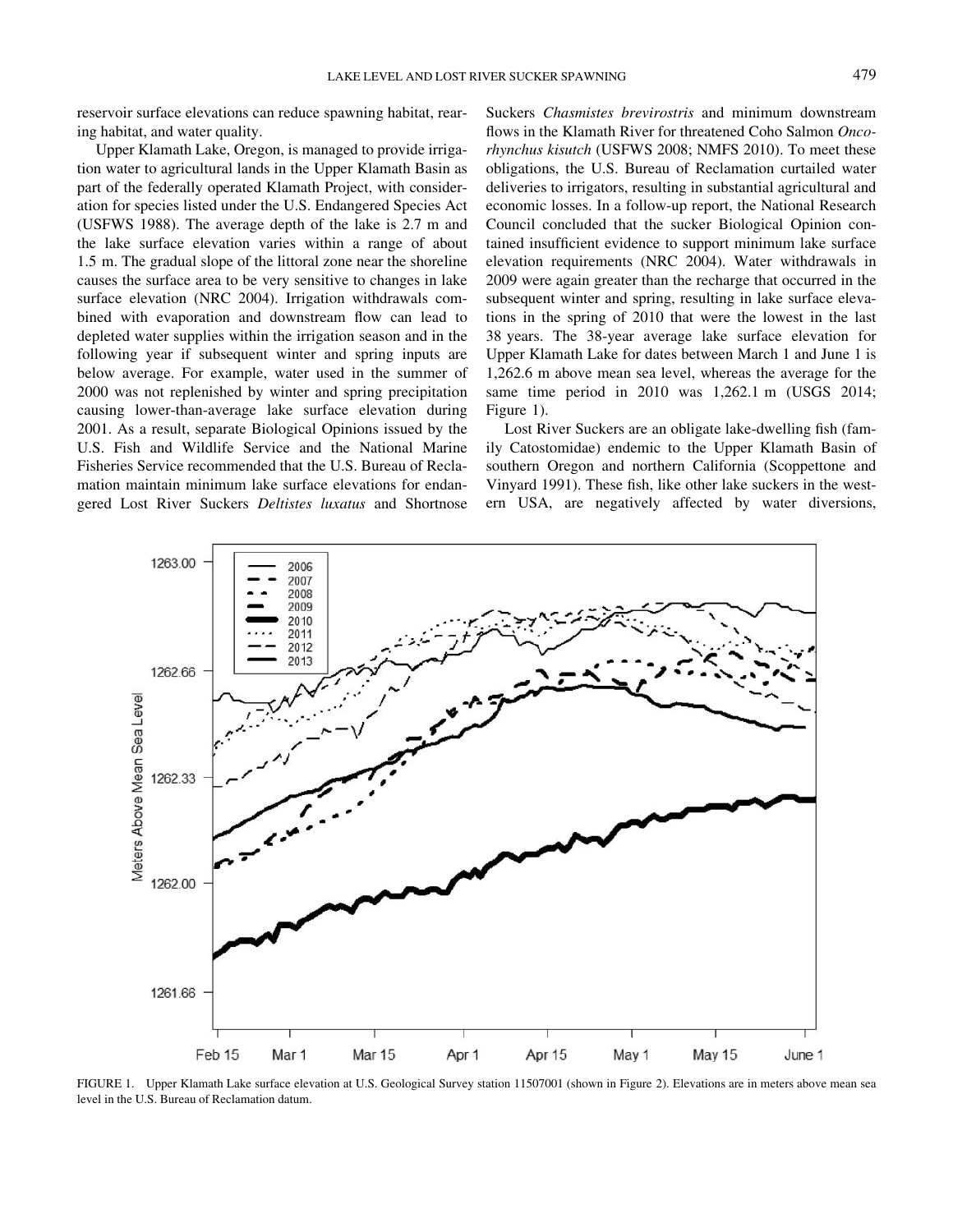interactions with nonnative species, and habitat degradation (Belk et al. 2011; Rasmussen 2011). Lost River Suckers live up to 50 years and can grow to 800 mm FL and 3.5 kg (Moyle 2002; Terwilliger et al. 2010). These long-lived fish were once extremely abundant in the lakes and rivers of the upper basin, but declining abundance and decreasing range prompted their being listed as endangered by the U.S. Fish and Wildlife Service in 1988 (USFWS 1988). A number of distinct Lost River Sucker populations have been extirpated throughout their historical range (NRC 2004). Presently, the largest remaining sucker population resides in Upper Klamath Lake, Oregon (Hewitt et al. 2012). Most fish in the spawning aggregations are between 20 and 25 years old (Hewitt et al. 2012). This lack of diversity in age structure and a near absence of fish 1–7 years of age is strong evidence of ongoing recruitment failure in this population.

Most Lost River Suckers in Upper Klamath Lake make annual spawning migrations up the Williamson and Sprague rivers between February and May (Hewitt et al. 2012). A smaller distinct subpopulation spawns during the same time period in the vicinity of several groundwater upwelling areas along the eastern shoreline of the lake and includes at least 10,000 individuals (Janney et al. 2008; Hewitt et al. 2012; Figure 2). Due to strong fidelity to spawning sites located in either the lake or its tributaries (Janney et al. 2008), the Lost River Suckers that use these shoreline spawning areas are considered to be a distinct management unit for recovery planning purposes (USFWS 2012).

Lost River Suckers arrive at shoreline spawning areas each year when lake water temperature reaches approximately  $6^{\circ}$ C (Hewitt et al. 2012). As is typical of western lake suckers, a Lost River Sucker spawning event lasts less than 6 s in which a single female is commonly flanked by two males (although up to seven males have been observed). Gametes are released over gravel substrate where water depth is typically between about 0.2 and 0.6 m (Scoppettone et al. 1983; Sigler et al. 1985; Perkins et al. 2000b; Reiser et al. 2001). Males often remain at the spawning area between spawning events whereas females often retreat to deeper water offshore, returning to spawn every few minutes (Perkins et al. 2000b).

The relationships among lake surface elevation, shoreline spawning habitat availability, and Lost River Sucker spawning patterns are unclear. A better understanding of these relationships will help resource managers ensure that adequate lake surface elevations are maintained during months when suckers are spawning. We quantified the relation between declining lake surface elevation and the area of known spawning habitat rendered unusable at the four main lakeshore spawning areas. We also used detections of suckers with PIT tags by remote underwater antennas at shoreline spawning areas to compare 2010 spawning activity to seven other recent years. The goal of these comparisons was to determine whether spawning activity was negatively affected in 2010 due to low lake surface elevations.

#### STUDY AREA

Upper Klamath Lake was naturally impounded by a rock reef, but in 1921 the U.S. Bureau of Reclamation built the Link River Dam to control lake surface elevations. Prior to construction of the dam, water surface elevations varied between 1,261.9 m and 1,262.9 m, and annual fluctuations averaged roughly 0.6 m (NRC 2004). The channels cut into the natural reef to facilitate flows to the dam enabled water surface elevations to be lowered an additional 1.2 m. Recent water management practices generally produce water surface elevations in Upper Klamath Lake that are roughly 0.5 m higher in the spring and  $0.5$  m lower during summer and fall compared with predam elevations (USFWS 2008).

Spawning habitat along the eastern shoreline of Upper Klamath Lake consists of small, discrete areas where groundwater upwells from the base of Modoc Rim. Most known spawning occurs at four specific locations: Cinder Flat, Ouxy Spring, Silver Building Spring, and Sucker Spring. Bottom elevations in spawning areas range from about 1,261.5 m to 1,263.0 m (Reiser et al. 2001). These areas are characterized by water less than 0.75 m deep (Buettner and Scoppettone 1990), primarily gravel and cobble substrate, and to a varying extent, groundwater inflow. As with other species of western lake suckers, groundwater upwelling appears to be an important characteristic of Lost River Sucker spawning habitat (Sigler et al. 1985). Sucker Spring is the largest of the four spawning areas and has more groundwater inflow than Ouxy Spring or Silver Building Spring. Upwelling groundwater temperature at these areas ranges from  $12^{\circ}$ C to  $16^{\circ}$ C, which is within the range of spawning temperatures for other catostomids (Sigler et al. 1985; Hamel et al. 1997). Cinder Flat, the second largest spawning area, is an exception in that it has virtually undetectable groundwater influence but substantial spawning activity.

#### METHODS

We hypothesized that shoreline-spawning Lost River Suckers would skip spawning or reduce spawning activity when lake surface elevation was low and a substantial amount of spawning substrate was not adequately submerged. Based on observations of spawning activity and presence of embryos, we presumed that Lost River Suckers require at least 0.2 m of water to spawn (Buettner and Scoppettone 1990; Reiser et al. 2001). To address our hypotheses we first determined the area of known spawning habitat that was too shallow for use by spawning suckers at each of the four main spawning areas as a function of lake surface elevation. To ensure that skipped spawning was not confused with straying to the only other known spawning habitat (i.e., the Williamson and Sprague rivers; Figure 2), we examined encounter histories of fish detected by PIT tag antennas or physically captured at both river and shoreline spawning areas. Spawning activity for fish at the shoreline areas was assessed based on the amount of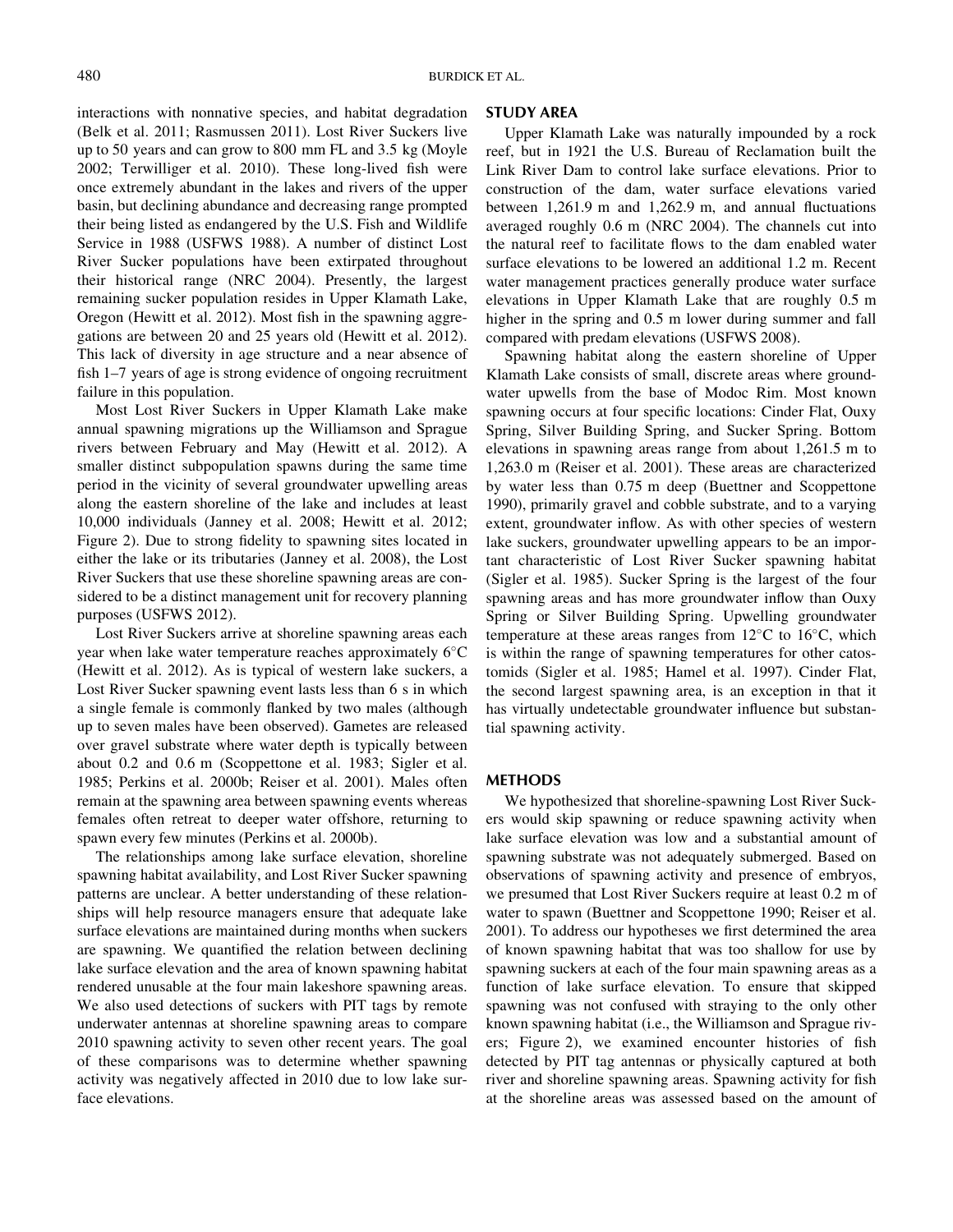

FIGURE 2. Upper Klamath Lake in south-central Oregon. Tributaries with known Lost River Sucker spawning activity, the locations of remote PIT tag detection systems at shoreline spawning areas, and the location of U.S. Geological Survey water station 11507001 are shown.

time spent at a spawning area, the number of spawning areas visited, and the distance between spawning areas used within a spawning season.

Lake surface elevation and water temperature.—We used lake surface elevation data from the U.S. Geological Survey (USGS) Upper Klamath Lake station 11507001 (http://waterdata.usgs.gov/or/nwis/uv/?site\_no=11507001&PARAmeter\_  $cd = 00062,72020$ ; Figure 2). These data are reported in the U.S. Bureau of Reclamation Vertical Datum (USBRVD) that

was established locally for reporting lake elevation (Carpenter et al. 2009). Data were queried for the period between March 1 and June 1 each year, encompassing the period of time during which 99% of Lost River Suckers were detected by remote PIT tag antennas. Mean daily water temperature data were acquired from USGS station 11507500 at the Link River near Klamath Falls, Oregon (http://waterdata.usgs.gov/or/nwis/dv/? site\_no=11507500&agency\_cd=USGS&referred\_module= qw).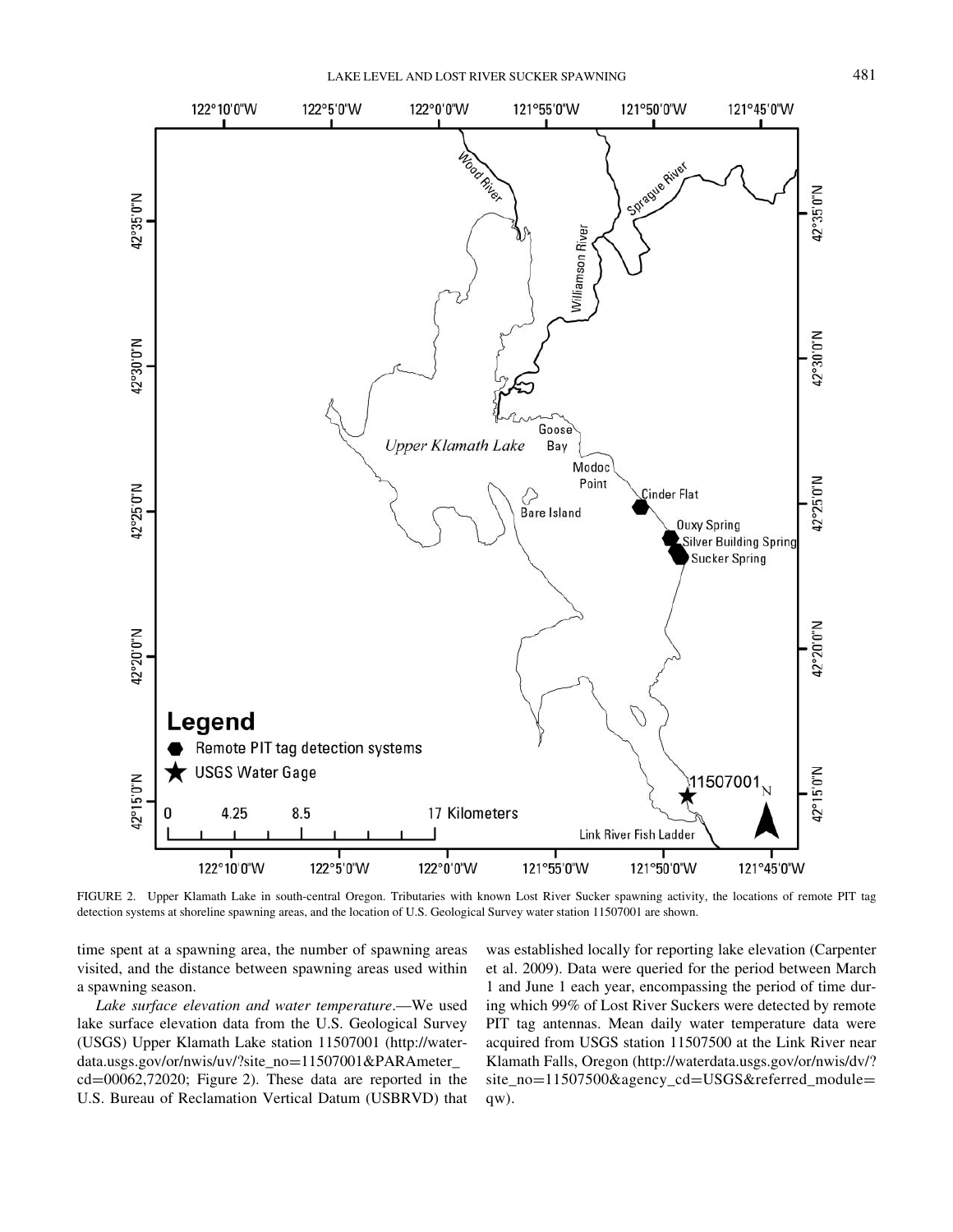Habitat availability assessment.—Physical profiles of the spawning areas were generated in ArcMap 10.0 (ESRI, Redlands, California) using two sources of data. Bare earth Light Detection and Ranging (Lidar) data collected at 1-m resolution and vertically accurate to 0.1 m were acquired from Oregon Department of Geological and Mineral Industries (ODGMI 2011). The Lidar data do not effectively penetrate below the water surface; therefore, additional elevation data were collected using a Trimble Zephyr 2 antenna (accurate to 1 dm) to profile the offshore edges of the spawning areas, which are typically inundated. These manually collected elevation data were corrected based on the Plum Point bench mark ([http://www.ngs.noaa.gov/cgi-bin/ds\\_mark.prl?PidBox](http://www.ngs.noaa.gov/cgi-bin/ds_mark.prl?PidBox)  $=NY0468$ ) located 1,267.8 m above mean sea level and less [than 1 km from Sucker Spring.](http://www.ngs.noaa.gov/cgi-bin/ds_mark.prl?PidBox)

Lidar data were converted from raster form to points centered on each pixel and merged with manually collected elevation data to produce interpolated 0.1-m contours. Combined data were converted from the North American Vertical Datum of 1988 to USBRVD (following Carpenter et al. 2009) so that data could be compared with lake surface elevation from the USGS station. Polygons were drawn to encompass each spawning area based on where Lost River Suckers have been visually observed spawning since at least 2000. Contours were laid over polygons outlining known spawning habitat at each of the four spawning areas. We calculated the area of the known spawning habitat that became unusable as lake surface elevation declined. We restricted our assessment to lake surface elevations higher than 1,261.4 m because of data limitations and lake surface elevations lower than 1,263.0 m because that is the maximum possible lake surface elevation (full pool).

Remote PIT tag detection systems.—Lost River Suckers that spawn at the shoreline areas were sampled with trammel nets and implanted with PIT tags from 2005 to 2013. Suckers were redetected on remote underwater detection systems beginning in 2006 (Figure 2). Methods for this ongoing population dynamics research project are described in detail in Hewitt et al. (2010). Briefly, adult suckers were captured in 30.5-m trammel nets set in a semicircle around areas of concentrated spawning at shoreline spawning areas from February to May each year. Around 5,800 adult suckers were implanted with 12-mm, 0.1-g, full-duplex, 134.2-kHz PIT tags in the ventral abdominal musculature anterior to the pelvic girdle (Biomark, Boise, Idaho). We additionally used data from Lost River Suckers tagged in the Williamson and Sprague rivers or other locations in Upper Klamath Lake that were detected at shoreline spawning areas. Tagged suckers were detected with two or three flat plate antennas located at each shoreline spawning area and with antennas located at various locations in the Williamson and Sprague rivers (Figure 2). Transceiver software at each detection station was set to record an individual tag no more than once within specified time intervals (between 30 min and 2 h) to avoid exceeding data storage

capacity. To verify consistency in detection efficacy, antenna current was checked on a daily basis and recalibrated when needed. This ensured that the maximum distance from each antenna at which a tag could be detected was always between 0.20 and 0.25 m.

Frequency of skipped spawning.—We used Cormack– Jolly–Seber (CJS) live-recapture models (Williams et al. 2002; Nichols 2005) to obtain maximum likelihood estimates of annual reencounter  $(p)$  and apparent survival  $(\Phi)$  probabilities. Methods for developing encounter histories and analysis models are given in detail in Hewitt et al. (2010, 2012). Because CJS models simultaneously estimate annual survival and reencounter probabilities, the reencounter probabilities provide direct information about the live proportion of the subpopulation that joined the spawning aggregations in each season. Specifically, the estimated reencounter probability is the joint probability that a fish returned to an Upper Klamath Lake shoreline spawning area and the probability that a fish at the shoreline spawning areas was detected. We assumed that among-year differences in the probability of detecting fish that were present were negligible. This was a valid assumption considering the coverage of the antennas and the limited area of spawning habitat. Changes in sampling intensity can affect reencounter probabilities, but the consistency of our monitoring efforts minimized such effects. In models where  $p$  is not constrained to be constant across years, the terminal estimates of  $p$  and  $\Phi$  are confounded in the CJS likelihood and cannot be separately estimated; thus, we only report estimates of  $p$  for 2006–2012. To provide parameter estimates that are specific to the shoreline spawning Lost River Sucker subpopulation, we excluded individuals from the analysis that were detected on river antennas (Hewitt et al. 2012).

Movement among spawning areas.—We examined encounter data for each fish to determine whether a reduction in the number of spawning areas visited or the distance between spawning areas visited was associated with low lake surface elevation. The numbers of spawning areas visited by male and female Lost River Suckers were summarized for each spawning season. We calculated the proportions of fish that visited each pairing of the four spawning areas within a given spawning season to assess how lake surface elevation was related to the distance suckers traveled between spawning areas.

To determine whether fish that skipped spawning at the shoreline areas in a given year instead migrated into lake tributaries to spawn, we investigated the histories of the few fish that were presumed to belong to the shoreline subpopulation but strayed into the tributary spawning areas. We considered the histories of the 15 fish that were detected only at shoreline spawning areas in at least two spawning seasons and were detected in one of the tributaries in only a single year. We did not include data from 25 fish that were detected at the shoreline areas and in the tributaries in multiple spawning seasons because it was unclear what subpopulation they belonged to. We also excluded fish that were detected in both the river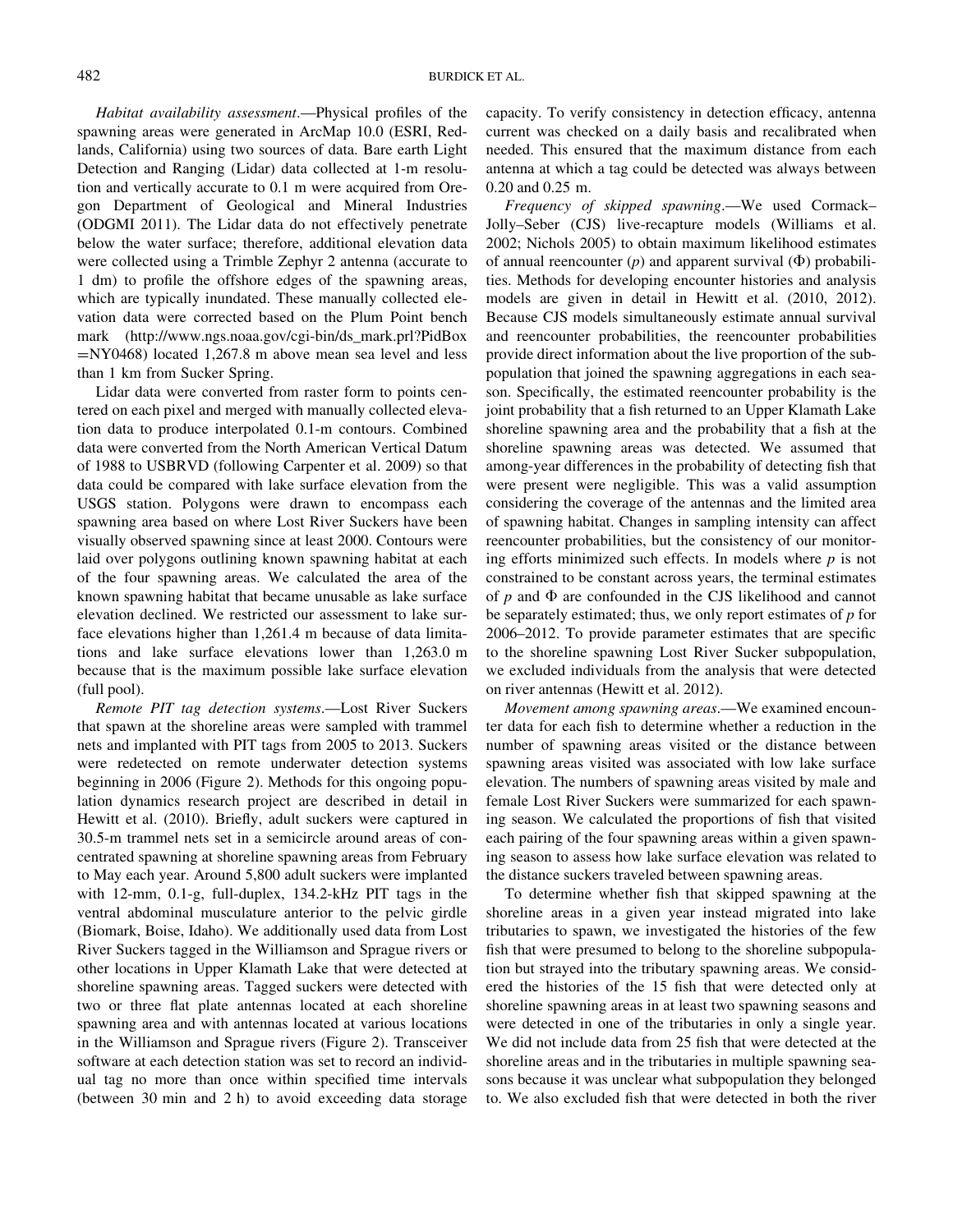and at the shoreline areas in the same year. We tallied the number of shoreline-to-river strays according to the year in which they were detected in a tributary.

Spawning duration.—Because Lost River Suckers that spend less time in the spawning areas are expected to have less chance of being detected in a season, we summarized the proportion of fish in each year that were detected only once on the remote antennas. We also estimated differences in the amount of time suckers spent at spawning areas among years by calculating the time between the first and last detection of each fish in each year. Fish that were both remotely detected and physically captured were excluded from this analysis to eliminate any behavior bias that might have occurred from handling. Fish that were detected only once in a year were assigned a duration of 1 h for this analysis. We did not include data from 2006 because noon and midnight were not differentiated in the data. We considered the effect of sex on duration of time spent on the spawning areas and graphically displayed data in notched box plots. Nonoverlapping notches, which were calculated as  $\pm 1.58$  times the interquartile range divided by the square root of the sample size, indicated highly significant differences (Chambers et al. 1983).

#### RESULTS

#### Lake Surface Elevation and Water Temperature

Lake surface elevation increases during the spawning season each year due to increased input from snowmelt. During the 8 years of this study mean lake surface elevation was lowest in 2010, highest in 2006, 2007, and 2011, and intermediate in 2008, 2009, and 2013 (Figure 1). Lake surface elevation in 2012 was intermediate to high for most of the spawning season, but declined after May 15. Lake surface elevations did not exceed 1,262.3 m during the spawning season of 2010, and levels were approximately 0.3 m lower than in 2008, 2009, and 2013 and between 0.6 m to 0.9 m lower than in all other years.

As expected, water temperature generally increased over the spawning season each year (Figure 3). Fish arrived at spawning areas when lake water temperatures first exceeded about  $6^{\circ}$ C, and accumulated fastest when water temperatures were increasing. Fish accumulated unusually early in 2007 when water temperature increased rapidly in March (Figure 3). In contrast, most fish did not start arriving until April in 2012 because of cool March water temperatures. When lake water temperatures drop after the spawning season has begun, the arrival of fish at the spawning areas slows down (Hewitt et al. 2012). Decreases in water temperature in late March and early April of 2008, 2010, and 2011, after fish had begun to arrive at the spawning areas, temporarily slowed down the arrival of fish and resulted in relatively longer spawning seasons.

#### Habitat Availability Assessment

All known spawning habitat was useable at full pool (1,263.0 m), but some habitat at each spawning area became unusable as lake surface elevation decreased (Figure 4). As lake surface elevation declined below about 1,262.5 m the spawning habitat was lost more rapidly at Sucker Spring, whereas habitat was lost less rapidly at Ouxy Spring across the range of lake elevations in our analysis (Figure 4). The amount of spawning habitat lost at Silver Building Spring was similar to Ouxy Spring for most lake surface elevations, but no spawning habitat remained at Silver Building Spring when the lake elevation declined below 1,262.0 m. Spawning habitat at Cinder Flat is not negatively impacted until lake surface elevation declines below 1,262.6 m because there is no habitat above that elevation. The area of potential spawning habitat rendered unusable at the average lake surface elevation in 2010 (1,262.1 m) was about four times greater than in intermediate water years (1,262.6 m) and about 10 times greater than in high water years (1,262.8 m). This corresponds to approximately  $354.8 \text{ m}^2$  more spawning habitat in intermediate water years and  $420.5 \text{ m}^2$  more habitat in high water years than in 2010.

#### Tagging and Detection Summary

We detected 2,658 male and 3,220 female PIT-tagged Lost River Suckers at the shoreline spawning areas at least once between 2006 and 2013. Between 643 and 2,414 female and 676 and 1,793 male Lost River Suckers were detected in each year from 2006 to 2013 (Table 1). When fish that were handled in the same year they were remotely detected were censored from the spawning duration analysis to avoid effects of handling stress, the resulting data set included tag detections for between 481 and 2,045 females and between 468 and 1,320 males in each year.

#### Reencounter Probabilities

Model selection statistics from previous analyses have consistently supported CJS models for shoreline spawning Lost River Suckers that include separate estimates of reencounter probability for each sex in each year (Hewitt et al. 2010, 2012). Excluding the estimates for 2010, estimated reencounter probabilities between 2006 and 2012 always exceeded 0.97 for females (average  $= 0.973$ ) and 0.98 for males (average  $=$ 0.984) (Figure 5). In each of these years nearly all of the PITtagged fish that were alive in the subpopulation were reencountered at some point during the spawning season. The complementary estimates of apparent annual survival (2006–2011) were 0.92 or greater for females and 0.88 or greater for males, in line with expectations given the life span of Lost River Suckers (up to 50 years: Terwilliger et al. 2010; Hewitt et al. 2012). Reencounter probabilities for both sexes were substantially lower in 2010 than in other years of the study, 0.83 (95%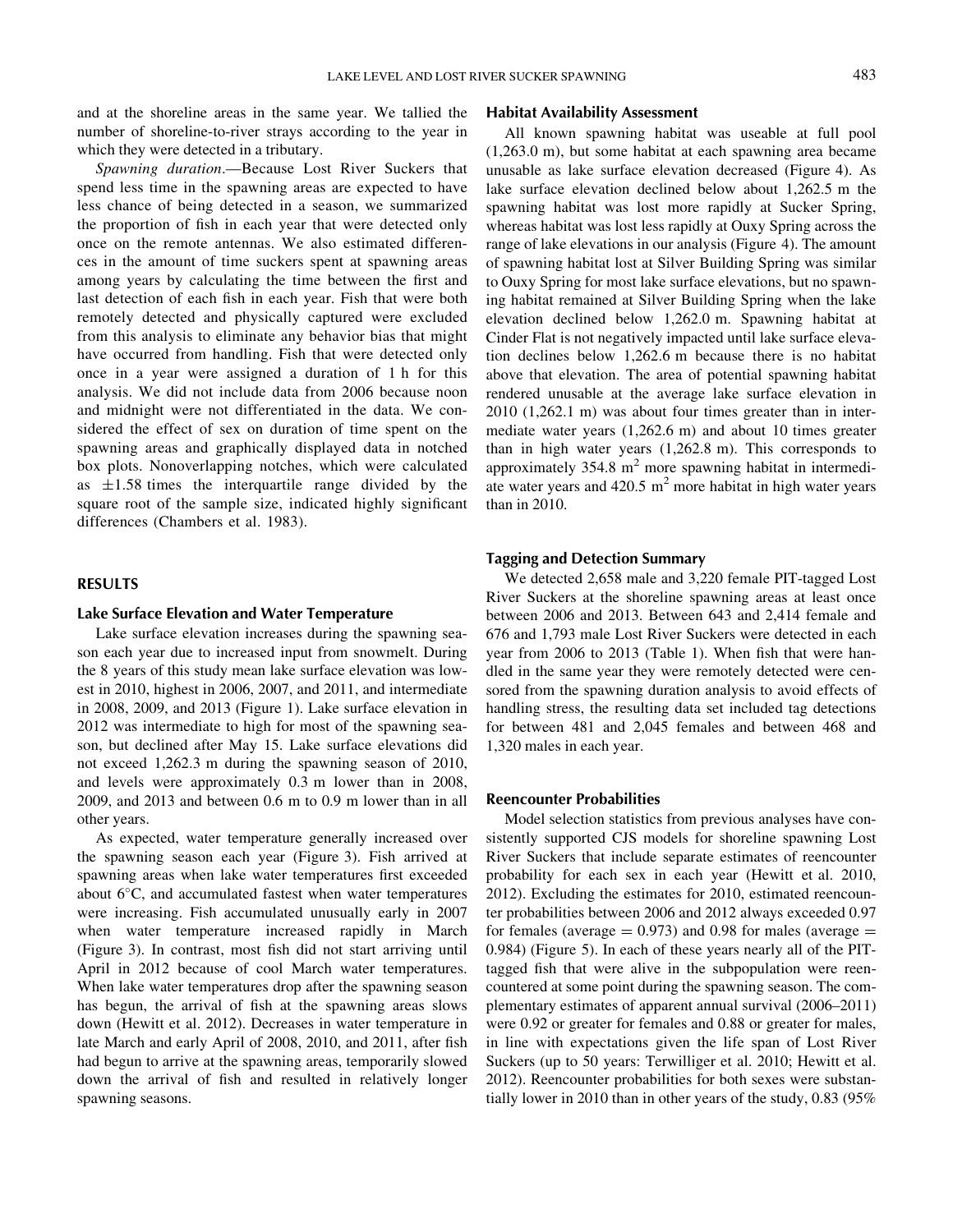

FIGURE 3. Cumulative proportion of first detections of male and female Lost River Suckers detected each year at the shoreline spawning areas in Upper Klamath Lake, Oregon. Water temperature (°C) at the Link River Dam outlet from Upper Klamath Lake is given for reference. Note that all spawning areas are combined.

 $CI = 0.81-0.85$ ) for females and 0.90 (95%  $CI = 0.88-0.92$ ) for males (Figure 5). These are the lowest estimates for both sexes since we implemented remote detection systems at the shoreline spawning areas and are 0.14 and 0.08 less than average for females and males, respectively.

#### Within-Season Movement among Spawning Areas

Detection data indicate that both male and female Lost River Suckers move among shoreline spawning areas within a season, and males are more likely to visit more spawning areas than are females (Figure 6). Between 4% and 21% of females and 9% and 32% of males were detected at all four spawning areas in a year (Figure 6). From 23% to 43% of females and from 23% to 44% of males were detected at only one spawning area in a single year. The proportion of males and females detected at all four spawning areas in 2010 was about half of the next lowest year, and the proportion detected at only a single spawning area was higher in 2010 than in any other year (Figure 6). The number of fish that visited a pairing of any two spawning areas appeared to be dependent on the distance between the areas. That is, fewer fish of either sex moved between Cinder Flat and the other areas than among Sucker, Silver Building, and Ouxy springs (Figure 2; Tables 2, 3). Furthermore, the number of fish moving between Cinder Flat and the other spawning areas was lowest in 2010.

Very few PIT-tagged Lost River Suckers that were encountered at the shoreline areas in at least 2 years strayed to the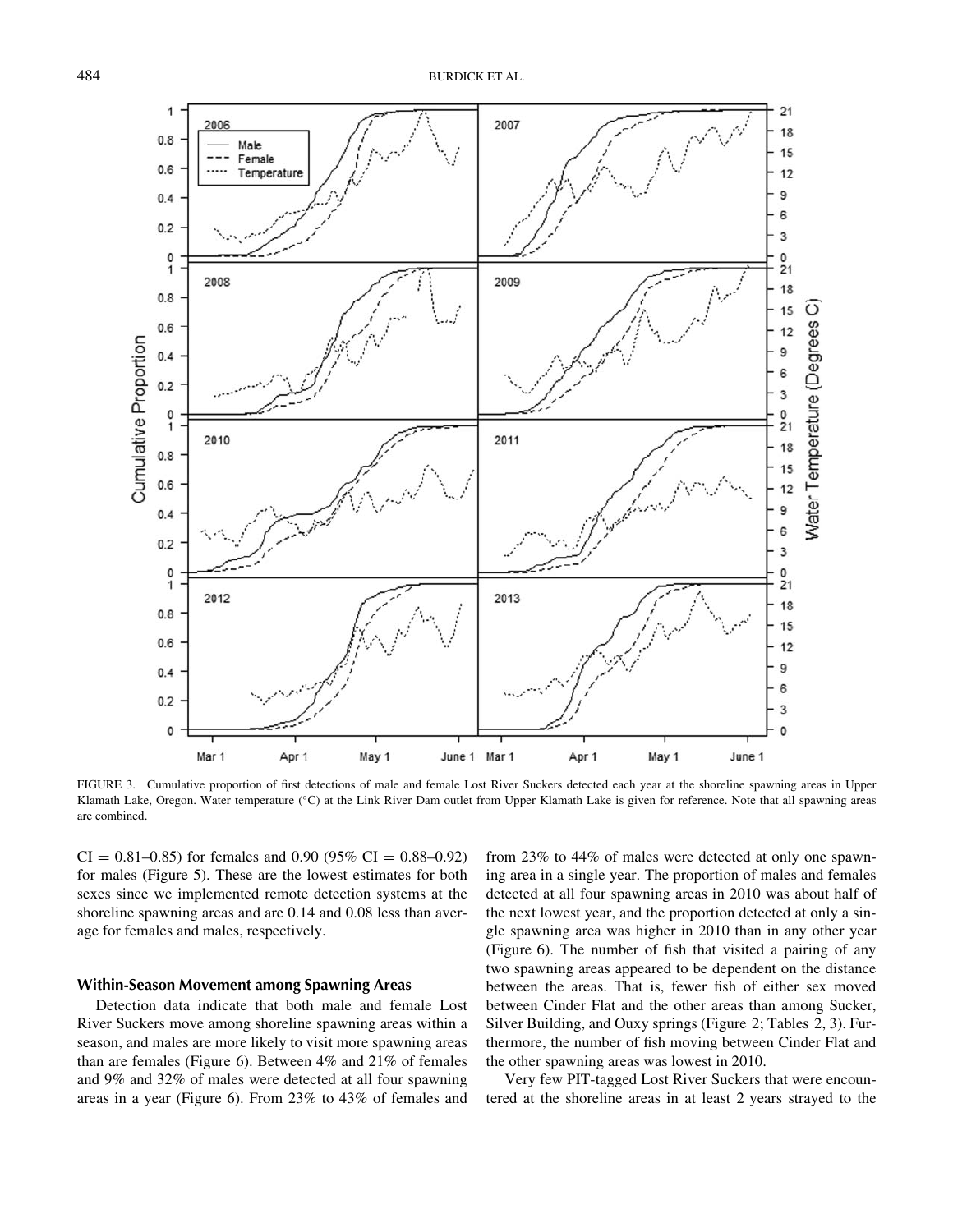

FIGURE 4. Area of unusable spawning habitat at four Upper Klamath Lake shoreline Lost River Sucker spawning areas as a function of lake surface elevation. The locations of the four spawning areas are shown in Figure 2. Elevations are in meters above mean sea level in the U.S. Bureau of Reclamation datum. There is no spawning habitat at Cinder Flat above 1262.6 m.

TABLE 1. Number of female and male Lost River Suckers tagged with PIT tags that were encountered each year at shoreline spawning areas in Upper Klamath Lake from 2006 to 2013. Handled fish included those that were newly tagged or tagged in a previous year and physically recaptured. Only fish that were not handled in a year that they were detected were included in analysis of duration of time spent at spawning areas. The percentages of female and male Lost River Suckers tagged with PIT tags that were detected only once within a year are also given.

| Year | Handled | Not handled | Percentage $(\% )$<br>detected only once |
|------|---------|-------------|------------------------------------------|
|      |         | Female      |                                          |
| 2006 | 162     | 481         | 1.87                                     |
| 2007 | 349     | 602         | 1.99                                     |
| 2008 | 283     | 962         | 4.78                                     |
| 2009 | 425     | 1,167       | 4.8                                      |
| 2010 | 166     | 1,346       | 15.68                                    |
| 2011 | 452     | 1,571       | 4.07                                     |
| 2012 | 546     | 1,739       | 4.31                                     |
| 2013 | 369     | 2,045       | 5.38                                     |
|      |         | Male        |                                          |
| 2006 | 208     | 468         | 0.83                                     |
| 2007 | 289     | 549         | 1                                        |
| 2008 | 204     | 739         | 1.14                                     |
| 2009 | 426     | 745         | 1.54                                     |
| 2010 | 286     | 945         | 6.76                                     |
| 2011 | 699     | 935         | 0.95                                     |
| 2012 | 614     | 1,139       | 1.32                                     |
| 2013 | 473     | 1,320       | 1.47                                     |



FIGURE 5. Reencounter probabilities estimated from Cormack–Jolly–Seber models fitted to data for tagged Lost River Suckers at shoreline spawning areas in Upper Klamath Lake, Oregon, from 2006 to 2012. Model selection indicated that reencounter probability was different between sexes, so we reported females and males separately. Vertical bars represent the 95% CI.

Williamson and Sprague rivers. Either zero or one male and between one and three females were encountered as strays in a river during any given year including 2010. Furthermore, none of the individuals that were detected at the shoreline spawning areas in all years except 2010 were detected in either of the rivers in 2010.



FIGURE 6. Proportion of female (top panel) and male (bottom panel) Lost River Suckers that were detected at one, two, three, or four of the shoreline spawning areas in each spawning season from 2006 to 2013.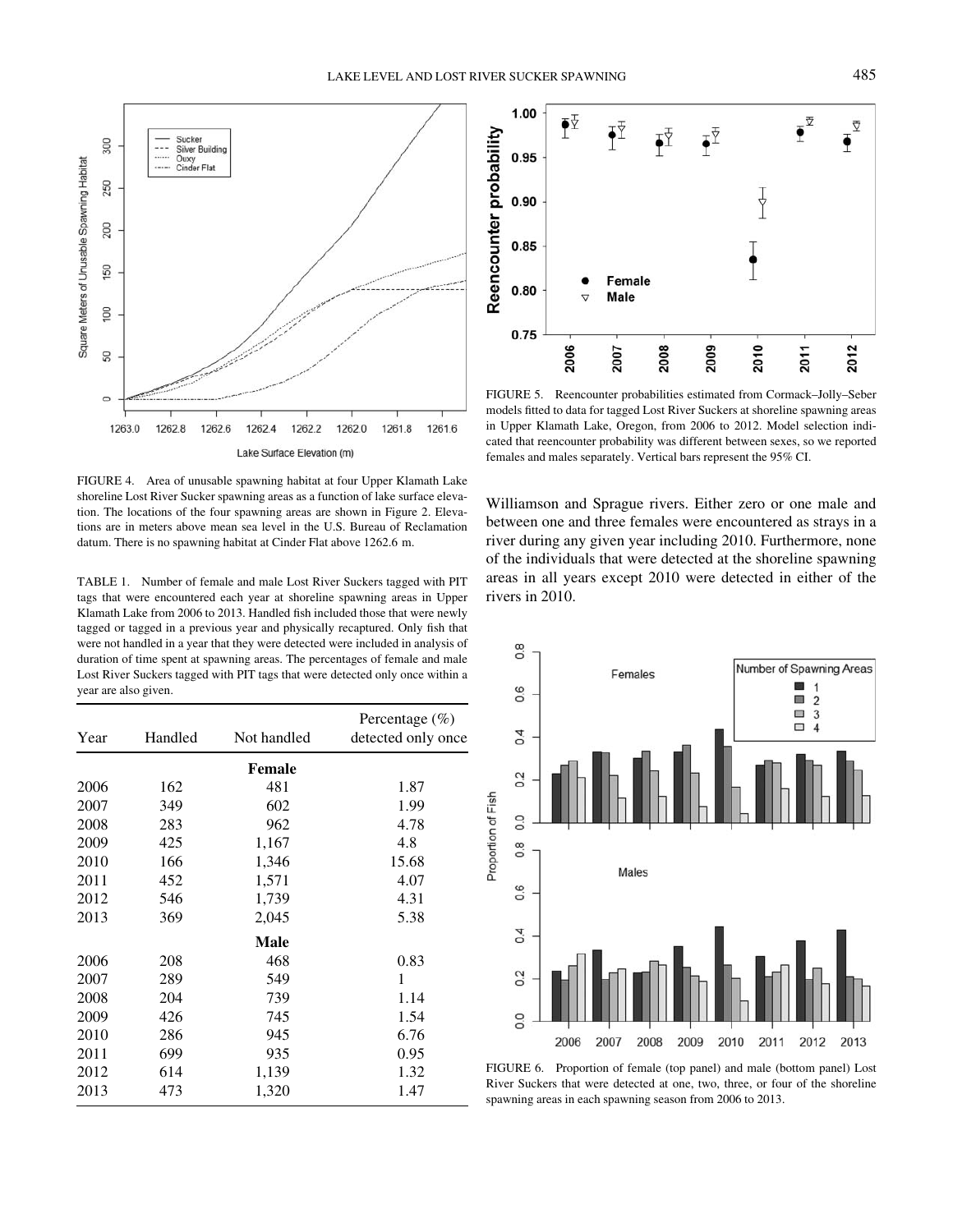TABLE 2. Proportion of male Lost River Suckers detected at each spawning area, listed as the column heading that were also detected at the spawning area, listed in column one in each year from 2006 to 2013. The locations of the spawning areas within Upper Klamath Lake are shown in Figure 2.

TABLE 3. Proportion of female Lost River Suckers detected at each spawning area listed as the column heading that were also detected at the spawning area listed in column one in each year from 2006 to 2013. The locations of the spawning areas within Upper Klamath Lake are shown in Figure 2.

| Spawning<br>area | Cinder<br>Flat | Ouxy<br>Spring | <b>Silver Building</b><br>Spring | Sucker<br>Spring | Spawning<br>area | Cinder<br>Flat | Ouxy<br>Spring | <b>Silver Building</b><br>Spring | Sucker<br>Spring |
|------------------|----------------|----------------|----------------------------------|------------------|------------------|----------------|----------------|----------------------------------|------------------|
|                  |                | 2006           |                                  |                  |                  |                | 2006           |                                  |                  |
| Cinder           | 1.00           | 0.60           | 0.53                             | 0.70             | Cinder           | 1.00           | 0.57           | 0.51                             | 0.69             |
| Ouxy             |                | 1.00           | 0.77                             | 0.89             | Ouxy             |                | 1.00           | 0.70                             | 0.86             |
| Silver           |                |                | 1.00                             | 0.95             | Silver           |                |                | 1.00                             | 0.93             |
| Sucker           |                |                |                                  | 1.00             | Sucker           |                |                |                                  | 1.00             |
|                  |                | 2007           |                                  |                  |                  |                | 2007           |                                  |                  |
| Cinder           | 1.00           | 0.47           | 0.47                             | 0.58             | Cinder           | 1.00           | 0.37           | 0.39                             | 0.61             |
| Ouxy             |                | 1.00           | 0.76                             | 0.83             | Ouxy             |                | 1.00           | 0.59                             | 0.78             |
| Silver           |                |                | 1.00                             | 0.93             | Silver           |                |                | 1.00                             | 0.91             |
| Sucker           |                |                |                                  | 1.00             | Sucker           |                |                |                                  | 1.00             |
|                  |                | 2008           |                                  |                  |                  |                | 2008           |                                  |                  |
| Cinder           | 1.00           | 0.52           | 0.55                             | 0.66             | Cinder           | 1.00           | 0.39           | 0.47                             | 0.56             |
| Ouxy             |                | 1.00           | 0.78                             | 0.87             | Ouxy             |                | 1.00           | 0.69                             | 0.73             |
| Silver           |                |                | 1.00                             | 0.92             | Silver           |                |                | 1.00                             | 0.81             |
| Sucker           |                |                |                                  | 1.00             | Sucker           |                |                |                                  | 1.00             |
|                  |                | 2009           |                                  |                  |                  |                | 2009           |                                  |                  |
| Cinder           | 1.00           | 0.40           | 0.34                             | 0.61             | Cinder           | 1.00           | 0.34           | 0.27                             | 0.68             |
| Ouxy             |                | 1.00           | 0.64                             | 0.90             | Ouxy             |                | 1.00           | 0.44                             | 0.83             |
| Silver           |                |                | 1.00                             | 0.96             | Silver           |                |                | 1.00                             | 0.94             |
| Sucker           |                |                |                                  | 1.00             | Sucker           |                |                |                                  | 1.00             |
|                  |                | 2010           |                                  |                  |                  |                | 2010           |                                  |                  |
| Cinder           | 1.00           | 0.26           | 0.28                             | 0.45             | Cinder           | 1.00           | 0.29           | 0.23                             | 0.54             |
| Ouxy             |                | 1.00           | 0.58                             | 0.82             | Ouxy             |                | 1.00           | 0.37                             | 0.80             |
| Silver           |                |                | 1.00                             | 0.90             | Silver           |                |                | 1.00                             | 0.88             |
| Sucker           |                |                |                                  | 1.00             | Sucker           |                |                |                                  | 1.00             |
|                  |                | 2011           |                                  |                  |                  |                | 2011           |                                  |                  |
| Cinder           | 1.00           | 0.47           | 0.46                             | 0.58             | Cinder           | 1.00           | 0.42           | 0.47                             | 0.64             |
| Ouxy             |                | 1.00           | 0.75                             | 0.84             | Ouxy             |                | 1.00           | 0.69                             | 0.80             |
| Silver           |                |                | $1.00\,$                         | 0.94             | Silver           |                |                | $1.00\,$                         | 0.90             |
| Sucker           |                |                |                                  | 1.00             | Sucker           |                |                |                                  | 1.00             |
|                  |                | 2012           |                                  |                  |                  |                | 2012           |                                  |                  |
| Cinder           | 1.00           | 0.31           | 0.44                             | 0.51             | Cinder           | 1.00           | 0.32           | 0.50                             | 0.59             |
| Ouxy             |                | 1.00           | 0.77                             | 0.82             | Ouxy             |                | 1.00           | 0.71                             | 0.78             |
| Silver           |                |                | 1.00                             | 0.90             | Silver           |                |                | 1.00                             | 0.87             |
| Sucker           |                |                |                                  | 1.00             | Sucker           |                |                |                                  | 1.00             |
|                  |                | 2013           |                                  |                  |                  |                | 2013           |                                  |                  |
| Cinder           | 1.00           | 0.31           | 0.35                             | 0.45             | Cinder           | 1.00           | 0.31           | 0.40                             | 0.55             |
| Ouxy             |                | 1.00           | 0.72                             | 0.80             | Ouxy             |                | 1.00           | 0.68                             | 0.82             |
| Silver           |                |                | 1.00                             | 0.91             | Silver           |                |                | 1.00                             | 0.91             |
| Sucker           |                |                |                                  | 1.00             | Sucker           |                |                |                                  | 1.00             |
|                  |                |                |                                  |                  |                  |                |                |                                  |                  |

#### Spawning Duration

Several lines of evidence indicated that Lost River Suckers spent less time at spawning areas in 2010 than in other years of the study. A greater proportion of suckers were only detected on a single occasion in 2010 than in other years

(Table 1). In years other than 2010, no more than 5% of the females and 2% of the males were detected only once, whereas 16% of females and 7% of males were detected only once in 2010 (Table 1). Males arrived at the spawning areas earlier than females (Figure 3) and remained for substantially longer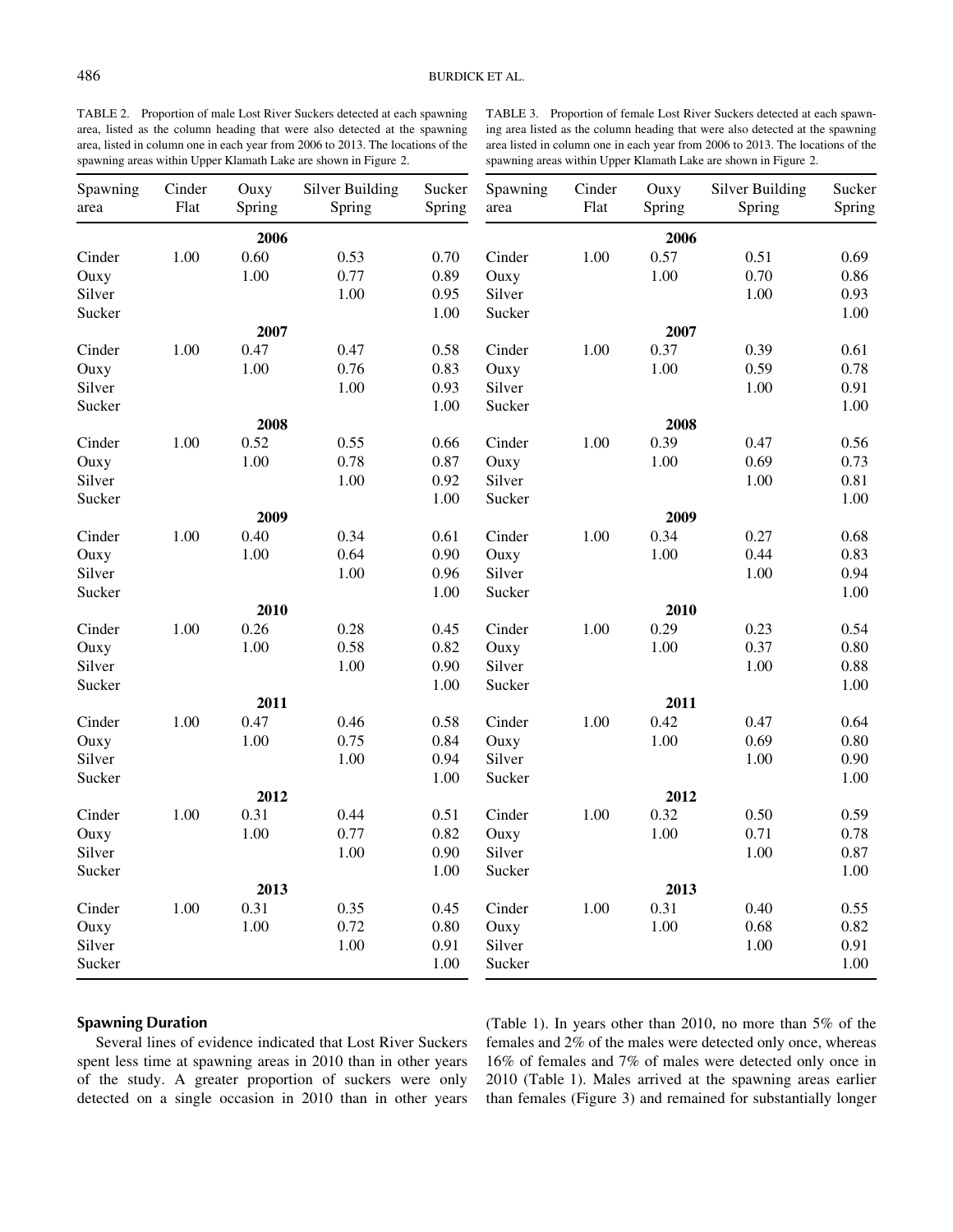

FIGURE 7. Days between the first and last detection of individual female (top panel) and male (bottom panel) Lost River Suckers at the shoreline spawning areas in Upper Klamath Lake, Oregon. Fish that were only detected on one occasion in a year were assigned a detection duration of 1 h. Boxes indicate the central 75% of data. Nonoverlapping notches indicate significant differences among groups. Significantly different groups are indicated by lower case letters. The numbers  $(n)$  of fish used in the creation of each box plot are given along the x-axis.

periods of time (Figure 7). The median number of days between the first and last detection of individual males was greater than 14.5 d in all years except 2010; in 2010 the median duration for males was only 11.5 d. The median number of days between the first and last detection of individual females also was lower in 2010 (1.4 d) than in any other year (between 2.2 and 3.7 d). Years with intermediate lake surface elevation (2008, 2009, 2012, and 2013) also produced substantially shorter spawning activity duration than did years with high lake surface elevations (2007 and 2011), but the effect was not as strong as in 2010 (Figure 7).

## DISCUSSION

Multiple results from our analysis indicate that conditions for spawning at the shoreline areas were associated with a reduction in Lost River Sucker spawning activity in 2010. During March, April, and May of 2010, lake surface elevation was much lower than in any other year of our study, resulting in less available spawning habitat. An estimated 14% fewer female and 8% fewer male suckers joined the spawning aggregation in 2010 than in the other years. The amount of time Lost River Suckers spent at the spawning areas differed between the sexes and also was less in 2010 than in intermediate water years and much less than in high water years.

Although inferences about the effects of low lake surface elevations like those that occurred in 2010 are necessarily limited by the infrequent occurrence of such conditions, the effects on the spawning aggregation in 2010 suggest that such events can negatively affect population dynamics.

The difference in reencounter probabilities between 2010 and other years is most likely due to skipped spawning in 2010. Excluding the estimates for 2010, estimated reencounter probabilities between 2006 and 2012 were high and varied little among years. Estimates in these years indicated that no more than 3% of females and no more than 2% of males either skipped spawning or joined the spawning aggregation but were not detected. Because redetection methods and antenna performance were essentially the same among years, amongyear differences in the probability of detecting fish present at the spawning areas were negligible. Therefore, the difference in reencounter probabilities between 2010 and other years provided a conservative estimate of the portion of the subpopulation that skipped spawning.

By examining the encounter histories for fish that were not detected at the shoreline spawning areas in 2010, we determined that those fish did not switch spawning areas and migrate instead to the Williamson or Sprague rivers. This finding is consistent with the strong fidelity that Lost River Suckers have shown for either tributary or shoreline spawning areas in Upper Klamath Lake (Janney et al. 2008; Hewitt et al. 2012). Nonetheless, some of these fish could have spawned at locations that were not monitored or attempted to spawn farther offshore at the shoreline areas where we did not have detection equipment. In the latter case, we considered it unlikely but not impossible that deeper water and muddy substrate in offshore areas was suitable for spawning. Lost River Suckers have never been observed spawning over substrates other than gravel or cobble.

Skipped spawning is a common phenomenon among longlived catostomids when fish are young, when nutritional condition is poor, or when the mortality or energetic costs associated with spawning are high (Quinn and Ross 1985; Scoppettone et al. 2000; Rideout and Tomkiewicz 2011). Given the nearly homogeneous age and size of fish in this spawning aggregation (Hewitt et al. 2012), young age or small size is very unlikely to be a cause of skipped spawning. We have no direct evidence that nutritional condition was a factor, but a lack of food is unlikely in hypereutrophic Upper Klamath Lake. Due to extremely poor water quality, fish are sometimes diseased during the summer, but they generally do not have signs of impairment during the spawning season (Perkins et al. 2000a; Foott 2004). Nevertheless, some residual poor health may have occurred during the spawning season if water quality conditions were particularly stressful during the previous summer and fish were unable to recuperate. One possible cause of skipped spawning in 2010 is a risk or perceived risk of mortality that outweighed the benefits of spawning. For example, the presence of predators such as American white pelicans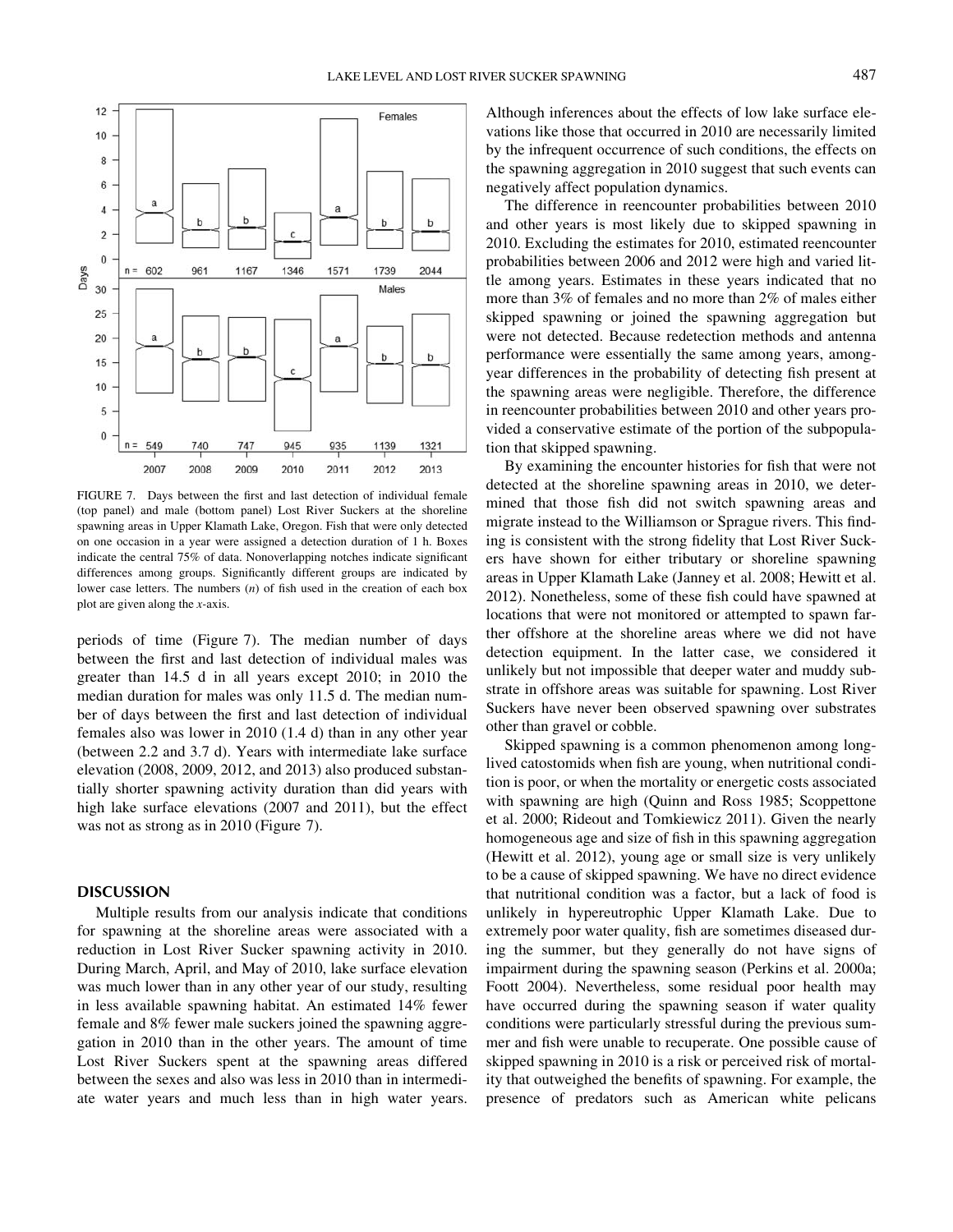Pelecanus erythrorhynchos, an efficient predator of adult suckers (Scoppettone et al. 2014), may deter fish from approaching the shoreline spawning areas under low water conditions. This is supported by our observations of American white pelicans preying on Lost River Suckers at the spawning areas and recoveries of sucker PIT tags on American white pelican nesting areas.

The amount of time Lost River Suckers spent at the spawning areas differed between the sexes and was shorter in 2010 than in intermediate water years (2008, 2009, 2012, and 2013) and much shorter than in high water years (2007 and 2011). Fish that spend less time overall at the spawning areas are necessarily less apt to be detected on the stationary antennas across multiple areas. Therefore, it is not surprising that movement among sites was detected less often when the duration of time spent at the spawning areas overall was lower. Although we saw an increase in the proportion of fish detected only one time during 2010 compared with other years, it is not clear whether this was simply a result of reduced spawning duration. Most fish were detected many times during a spawning season, and it is possible that fish detected only one time may not have spawned. If true, this would further increase the proportion of fish that functionally skipped spawning in 2010.

Our study refines previous information on the amount of time Lost River Suckers spend at the shoreline spawning areas. Perkins et al. (2000b) reported that 44 of 50 Lost River Suckers of an unspecified sex were recaptured within 10 d of first capture and the longest time between captures of the same fish within a spawning season was 25 d for a male Lost River Sucker. Our results indicated that half of the females spent less than 4 d and half of the males spent less than 20 d at shoreline spawning areas. The duration of time spent in spawning areas by males is similar to the short spawning duration of June Suckers Chasmistes liorus that reportedly spend less than 2 weeks at spawning areas (Modde and Muirhead 1994). Remote detection technology used in our study and physicalrecapture data used by Perkins et al. (2000b) both underestimated the duration of spawning to some extent. However, due to the frequent detections in our study any underestimation of spawning duration was probably on the order of hours rather than days. The recording delay of 30 min to 2 h for fish detected multiple times limited our ability to measure the length of very short visits, but the infrequency of single detections indicates these were rare.

Water temperature may have affected the arrival timing at shoreline spawning areas, but it did not appear to be associated with the amount of time that individual fish stayed in these areas. Studies of gonadal maturity or the presence of adults or eggs in spawning areas indicate that warmer temperatures are associated with shorter spawning seasons compared with cooler temperatures (Graham and Orth 1986; Hamel et al. 1997). Our results corroborate findings from these studies because the arrival of fish at the spawning areas was prolonged in 2008, 2010, and 2011 when water temperatures dropped

after the start of the spawning season. However, the duration of time that individual fish spent at the spawning areas once they arrived was not associated with water temperature. In 2007 when water temperatures increased rapidly in March, nearly all the fish arrived earlier but stayed for the same amount of time or longer than in other years. Water temperatures in 2010 and 2011 were similarly cool throughout the season, but both females and males spent significantly less time at spawning areas in 2010 than in 2011.

The lake level conditions observed in 2010 appeared to have had a greater effect on females than males. A higher percentage of females skipped spawning and the duration of their spawning activity was reduced more than for males. Female suckers may elect to skip spawning more frequently than males given that spawning takes more energy for female suckers than male suckers (Quinn and Ross 1985). However, the loss of a single year's egg production may be compensated with future increases in fecundity. For example, Cui-ui Chasmistes cujus reabsorbed eggs in years that they were prevented from spawning, but the older and slower-growing fish compensated with increased fecundity in the following year (Scoppettone et al. 2000). Given that the supply of males is generally not limiting (i.e., several males attend a single female) and males spend more time at spawning areas, participation in the act of spawning by a female is probably more important to the spawning success of the subpopulation than it is for an individual male. A much higher rate of skipping by males compared with females would be needed to equal the same overall reduction in spawning effort. Therefore, the relatively higher rate of skipping by females may have affected the overall spawning success to a greater extent than if the two sexes had been equally discouraged from spawning or if males had been more affected than females.

Considering that fish skipped spawning in the extreme low water year of 2010 and that they spent less time at spawning areas in years with low or intermediate water levels than in years with higher water levels, it is reasonable to conclude that Lost River Sucker spawning activity is not negatively affected by lake surface elevations greater than about 1,262.3–1,262.5 m. Our results indicate that a temporary loss of about 100  $m<sup>2</sup>$  of known spawning habitat may reduce the amount of time fish spend at the spawning areas, but fish will not skip spawning until several hundred square meters of habitat are rendered unusable due to low water level. The U.S. Bureau of Reclamation reports that operation of the Klamath Project from 2013 to 2023 should maintain lake surface elevations during the spawning season above 1,262.3 m in more than 90% of years provided weather predictions are accurate (USBR 2012). However, due to a severe drought in 2012– 2013, lake surface elevation was below 1,262.3 m at the start of the spawning season and below 1262.5 until the first week of April in 2013. Nonetheless, the U.S. Bureau of Reclamation operational plan should make it unlikely that low lake surface elevation will impair Lost River Sucker spawning.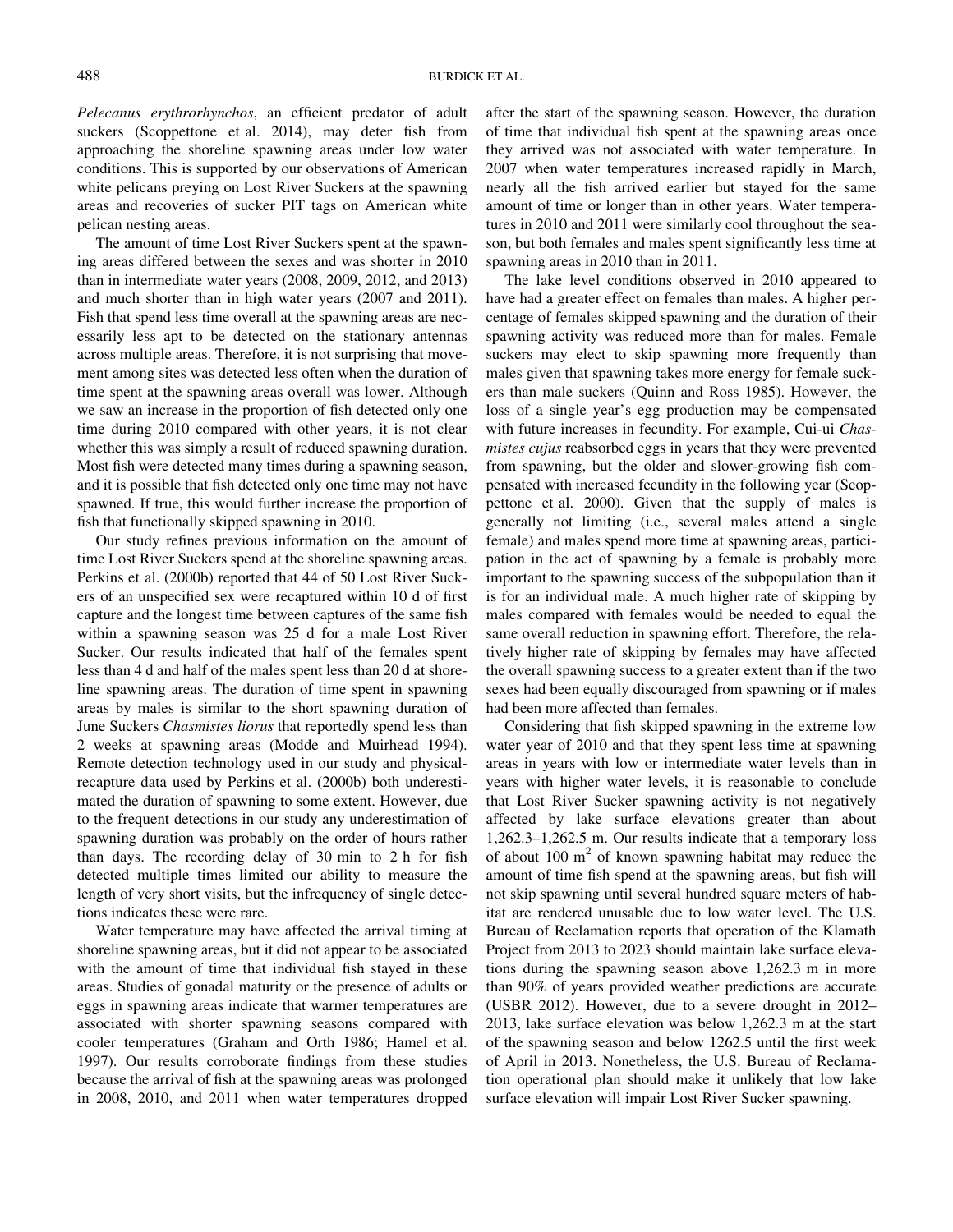Recruitment failure has been identified as the primary limiting factor in the recovery and long-term persistence of Lost River Suckers (Hewitt et al. 2012). Specifically, a near complete absence of immature fish over 1 year of age and nearly no small adults in the spawning aggregations point to a near complete failure within the first year of life. Recruitment failure can be the result of low first-year survival, low egg and larval production, or both. Although the long-term implications of a single year of skipped spawning are unclear, managing to maximize egg production could be beneficial until impediments to recruitment are identified and mitigated.

#### ACKNOWLEDGMENTS

Any use of trade, product, or firm names is for descriptive purposes only and does not imply endorsement by the U.S. Government. Funding for this research was provided by the U.S. Bureau of Reclamation and the U.S. Geological Survey. Fish data were collected by the U.S. Geological Survey Klamath Falls Field Station and GIS data were collected by U.S. Fish and Wildlife Service. The findings and conclusions in this article are those of the authors and do not necessarily represent the views of the U.S. Fish and Wildlife Service.

#### **REFERENCES**

- Anderson, M. T., and L. H. Woosley. 2005. Water availability for the western United States–key scientific challenges. U.S. Geological Survey Circular 1261.
- Belk, M. C., R. B. Rader, and M. D. Mills. 2011. Lake suckers in the western USA: history, ecology, and bibliography of an endangered genus. Western North American Naturalist 71:437–441.
- Buettner, M., and G. G. Scoppettone. 1990. Life history and status of catostomids in Upper Klamath Lake, Oregon. National Fisheries Research Center and Klamath Tribe, Klamath Falls, Oregon.
- Carpenter, K. D., D. T. Snyder, J. H. Duff, F. J. Triska, K. K. Lee, R. J. Avazino, and S. Sobieszczyk. 2009. Hydrologic and water-quality conditions during restoration of the Wood River Wetland, Upper Klamath River basin, Oregon, 2003-05. U.S. Geological Survey, Open-File Report 2009-5004, Reston, Virginia.
- Chambers, J. M., W. S. Cleveland, B. Kleiner, and A. P. Tukey. 1983. Graphical methods for data analysis. Wadsworth International Group, Belmondt, California.
- Chapin, F. S., O. E. Sala, and E. Huber-Sannwald. 2001. Global biodiversity in a changing climate, scenarios for the 21st century. Springer, New York.
- Foott, J. S. 2004. Health monitoring of adult Lost River Sucker Deltistes luxatus and Shortnose Sucker Chasmistes brevirostris in Upper Klamath Lake, Oregon, April–September 2003. Joint Report of the U.S. Fish and Wildlife Service and U.S. Geological Survey, Klamath Falls, Oregon.
- Graham, R. J., and D. J. Orth. 1986. Effects of temperature and streamflow on time and duration of spawning by Smallmouth Bass. Transactions of the American Fisheries Society 115:693–702.
- Hamel, P., P. Magnan, M. Lapointe, and P. East. 1997. Timing of spawning and assessment of degree-day model to predict the in situ embryonic developmental rate of White Sucker, Catostomus commersoni. Canadian Journal of Fisheries and Aquatic Sciences 54:2040–2048.
- Hewitt, D. A., E. C. Janney, B. S. Hayes, and A. C. Harris. 2012. Demographics and run timing of adult Lost River Deltistes luxatus and Shortnose Chasmistes brevirostris suckers in Upper Klamath Lake, Oregon, 2011. U.S. Geological Survey, Open-File Report 2012-1193, Reston, Virginia.
- Hewitt, D. A., E. C. Janney, B. S. Hayes, and R. S. Shively. 2010. Improving inferences from fisheries capture-recapture studies through remote detection of PIT tags. Fisheries 35:217–231.
- Janney, E. C., R. S. Shively, B. S. Hayes, P. M. Barry, and D. Perkins. 2008. Demographic analysis of Lost River Sucker and Shortnose Sucker populations in Upper Klamath Lake, Oregon. Transactions of the American Fisheries Society 137:1812–1825.
- Kooperman, M. E., R. S. Nauman, B. R. Barr, S. J. Vynne, and G. R. Hamilton. 2009. Projected future conditions in the Klamath Basin of southern Oregon and northern California. University of Oregon, Eugene.
- Modde, T., and N. Muirhead. 1994. Spawning chronology and larval emergence of June Sucker Chasmistes liorus. Great Basin Naturalist 54: 366–370.
- Moyle, P. B. 2002. Inland fishes of California. University of California Press, Berkeley.
- NMFS (National Marine Fisheries Service). 2010. Biological opinion on the operation of the Klamath project between 2010 and 2018. NMFS, Southwest Region, Northern California Office, Arcata, California.
- NRC (National Research Council). 2004. Endangered and threatened fishes in the Klamath River basin—causes of decline and strategies for recovery. National Academies Press, Washington, D.C.
- Nichols, J. D. 2005. Modern open-population capture-recapture models. Pages 88–123 in S. C. Amstrup, T. L. McDonald, and B. F. J. Manly, editors. Handbook of capture–recapture analysis. Princeton University Press, Princeton, New Jersey.
- ODGMI (Oregon Department of Geological and Mineral Industries). 2011. OLC Klamath delivery 2 acceptance report. ODGMI, Portland, Oregon.
- Perkins, D. L., J. Kann, and G. G. Scoppettone. 2000a. The role of poor water quality and fish kills in the decline of Lost River and Shortnose suckers in Upper Klamath Lake. Report to the Bureau of Reclamation, Klamath Falls, Oregon.
- Perkins, D. L., G. G. Scoppettone, and M. Buettner. 2000b. Reproductive biology and demographics of endangered Lost River and Shortnose suckers in Upper Klamath Lake, Oregon. Report to the Bureau of Reclamation, Klamath Falls, Oregon.
- Quinn, S. P., and M. R. Ross. 1985. Non-annual spawning in the White Sucker, Catostomus commersoni. Copeia 1985:613–618.
- Rasmussen, J. E. 2011. Status of the Lost River Sucker and the Shortnose Sucker. Western North American Naturalist 71:442–455.
- Reiser, D. W., M. Loftus, D. Chapin, E. Jeanes, and K. Oliver. 2001. Effects of water quality and lake level on the biology and habitat of selected fish species in Upper Klamath Lake. Report to the Bureau of Indian Affairs, Portland, Oregon.
- Rideout, R. M., and J. Tomkiewicz. 2011. Skipped spawning in fishes: more common than you might think. Marine and Coastal Fisheries: Dynamics, Management, and Ecosystem Science [online serial] 3:173–198.
- Scoppettone, G. G., P. H. Rissler, and M. E. Buettner. 2000. Reproductive longevity and fecundity associated with nonannual spawning in Cui-ui. Transactions of the American Fisheries Society 129:658–669.
- Scoppettone, G. G., P. H. Rissler, M. C. Fabes, and D. Withers. 2014. American white pelican predation on Cui-ui in Pyrimid Lake, Nevada. North American Journal of Fisheries Management 34:57–67.
- Scoppettone, G. G., and G. Vinyard. 1991. Life history and management of four endangered lacustrine suckers. Pages 359–377 in W. L. Minckley and J. E. Deacon, editors. Battle against extinction—native fish management in the American West. University of Arizona Press, Tucson.
- Scoppettone, G. G., G. A. Wedemeyer, M. Coleman, and H. Burge. 1983. Reproduction of the endangered Cui-ui in the lower Truckee River. Transactions of the American Fisheries Society 112:788–793.
- Sigler, W. F., S. Vigg, and M. Bres. 1985. Life history of the Cui-ui, Chasmistes cujus Cope, in Pyramid Lake, Nevada: a review. Great Basin Naturalist 45:571–603.
- Terwilliger, M. R., T. Reece, and D. F. Markle. 2010. Historic and recent age structure and growth of endangered Lost River and Shortnose suckers in